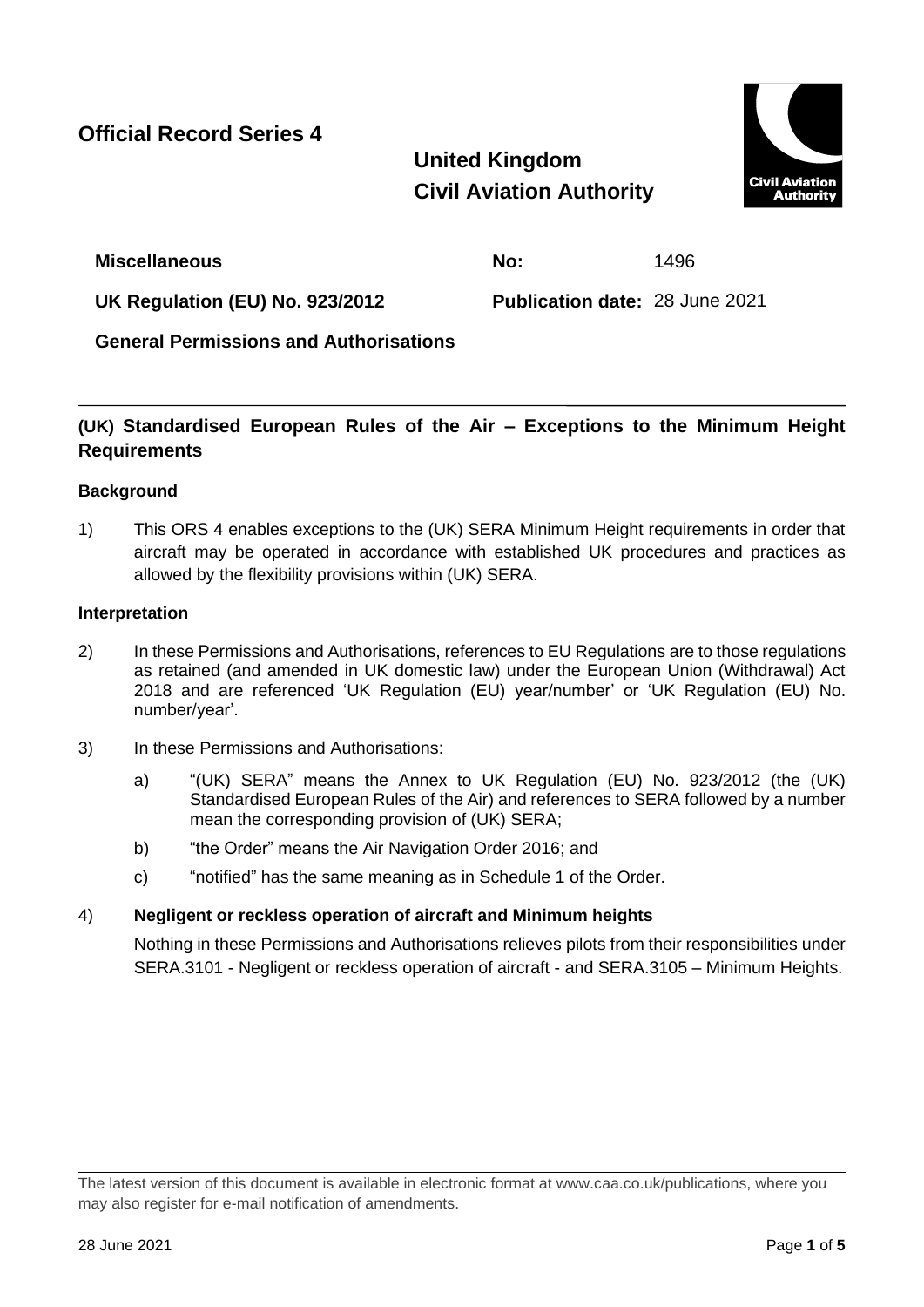## **Permissions and Authorisations**

## 5) **General (SERA.5005(f)(2)) – Day VFR Flights**

- a) Except when being flown over the congested areas of cities, towns or settlements or over an open-air assembly of persons, or in a Flying Display, Private Flying Display, aircraft race or contest, The Civil Aviation Authority (CAA) permits, under SERA.5005(f), an aircraft conducting day VFR flight, to be flown at a height of:
	- i) less than 500 ft above the ground or water; or
	- ii) less than 500 ft above the highest obstacle within a radius of 150 m from the aircraft,

subject to the condition in subparagraph (b).

- b) The aircraft must not be flown closer than 500 ft to any person, vessel, vehicle or structure except with the permission of the CAA.
- c) In subparagraph a):
	- i) "Flying Display" has the same meaning as in Schedule 1 of the Order; and
	- ii) "Private Flying Display" has the same meaning as in CAP 403.

#### 6) **General (SERA.5005(c)(5)(ii)) – Night VFR Flights**

- a) The CAA authorises, under SERA.5005(c)(5), an aircraft conducting night VFR flight, as specified in SERA.5005(c)(5)(ii), to be flown below a level which is 1,000 ft above the highest obstacle located within 8 km of the estimated position of the aircraft, subject to the conditions in subparagraph (b).
- b) The aircraft must be flown:
	- i) at a height not less than 1,000 ft above the highest obstacle within a radius of 600 m from the aircraft when over the congested areas of cities, towns or settlements or over an open-air assembly of persons; and
	- ii) elsewhere than as specified in (i), at a height of more than 500 ft above the ground or water, or 500 ft above the highest obstacle within a radius of 150 m from the aircraft.

#### 7) **Special Visual Flight Rules (Special VFR) Flight and Notified Route (SERA.5005(c) and 5005(f))**

- a) The CAA authorises and permits, under SERA.5005(c) and SERA.5005(f), an aircraft to be flown below a level which is 1,000 ft above the highest obstacle within a radius of 600 m from the aircraft over the congested areas of cities, towns or settlements if:
	- i) it is flying on a special VFR flight; or
	- ii) it is operating in accordance with the procedures notified by the CAA for the route being flown,

subject to the conditions in subparagraphs (b), (c) and (d).

- b) The aircraft must not be flown closer than 500 ft to any person, vessel, vehicle or structure except when necessary for take-off or landing or with the permission of the CAA;
- c) Unless the prior permission of the CAA has been obtained, landings may only be made by an aircraft flying under this permission at a licensed aerodrome or a Government aerodrome; and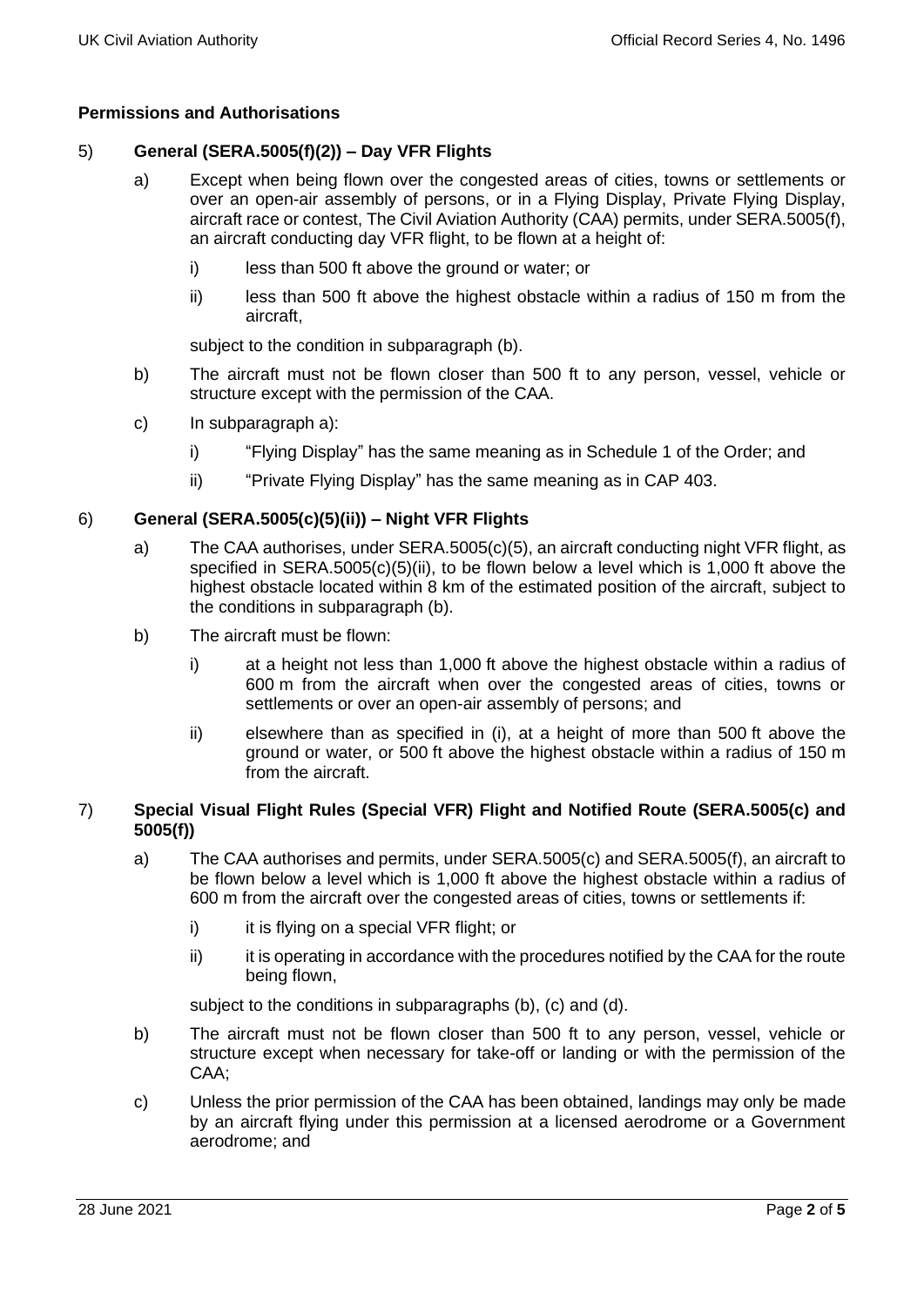- d) Special VFR flight must not be used to facilitate flight below 1000 ft over a congested area in meteorological conditions above the VMC minima.
- e) In this Authorisation and Permission "Special Visual Flight Rules (Special VFR) Flight" means a VFR flight cleared by air traffic control to operate within a control zone in meteorological conditions below VMC (as defined in UK Regulation (EU) No. 923/2012, Article 2 (122)).
- f) In subparagraph c):
	- i) "licensed aerodrome" means an aerodrome licensed under the Order or an aerodrome certificated under UK Regulation (EU) No.139/2014; and
	- ii) "Government aerodrome" means any aerodrome in the United Kingdom which is in the occupation of any Government Department or visiting force (as defined in Schedule 1 of the Order).

#### 8) **Practising Approaches to Landing or Forced Landings and Notified Procedures (SERA.5005(c)(5), SERA.5005(f) & SERA.5015(b))**

The CAA authorises and permits, under SERA.5005(c), SERA.5005(f) and SERA.5015(b), an aircraft to be flown below the minimum height requirements specified in SERA.5005 and SERA.5015 if it is flown in accordance with normal aviation practice and is:

- a) practising approaches to land at or checking navigational aids or procedures at an aerodrome;
- b) practising approaches to forced landings, other than at an aerodrome and elsewhere than over the congested areas of cities, towns or settlements or over an open-air assembly of persons, and it is not flown closer than 500 ft to any person, vessel, vehicle or structure; or
- c) flying in accordance with a notified procedure.

## 9) **Glider Hill-Soaring (SERA.5005(f)(2))**

The CAA permits, under SERA.5005(f), a glider conducting day VFR flight elsewhere than over the congested areas of cities, towns or settlements or over an open-air assembly of persons, to be flown below 500 ft above the ground or water, below 500 ft above the highest obstacle within a radius of 150 m from the aircraft or closer than 500 ft to any person, vessel, vehicle or structure if it is hill-soaring.

## 10) **Picking Up and Dropping at an Aerodrome (SERA.5005(f)(2))**

The CAA permits, under SERA.5005(f), an aircraft conducting day VFR flight at an aerodrome, to be flown below 500 ft above the ground or water, below 500 ft above the highest obstacle within a radius of 150 m from the aircraft or closer than 500 ft to any person, vessel, vehicle or structure if it is picking up or dropping tow ropes, banners or similar articles.

## 11) **Manoeuvring Helicopters (SERA.5005(c)(5) & SERA.5005(f)(2))**

a) The CAA authorises and permits, under SERA.5005(c), and SERA.5005(f), a helicopter to be flown below 500 ft above the ground or water, below 500 ft above the highest obstacle within a radius of 150 m from the aircraft or closer than 500 ft to any person, vessel, vehicle or structure if it is conducting manoeuvres, in accordance with normal aviation practice, within the boundaries of an aerodrome, at permitted sites detailed at subparagraph (c) or at other sites if the operator or pilot-in-command of the aircraft has the written permission of the CAA, in each case subject to the condition in subparagraph (b).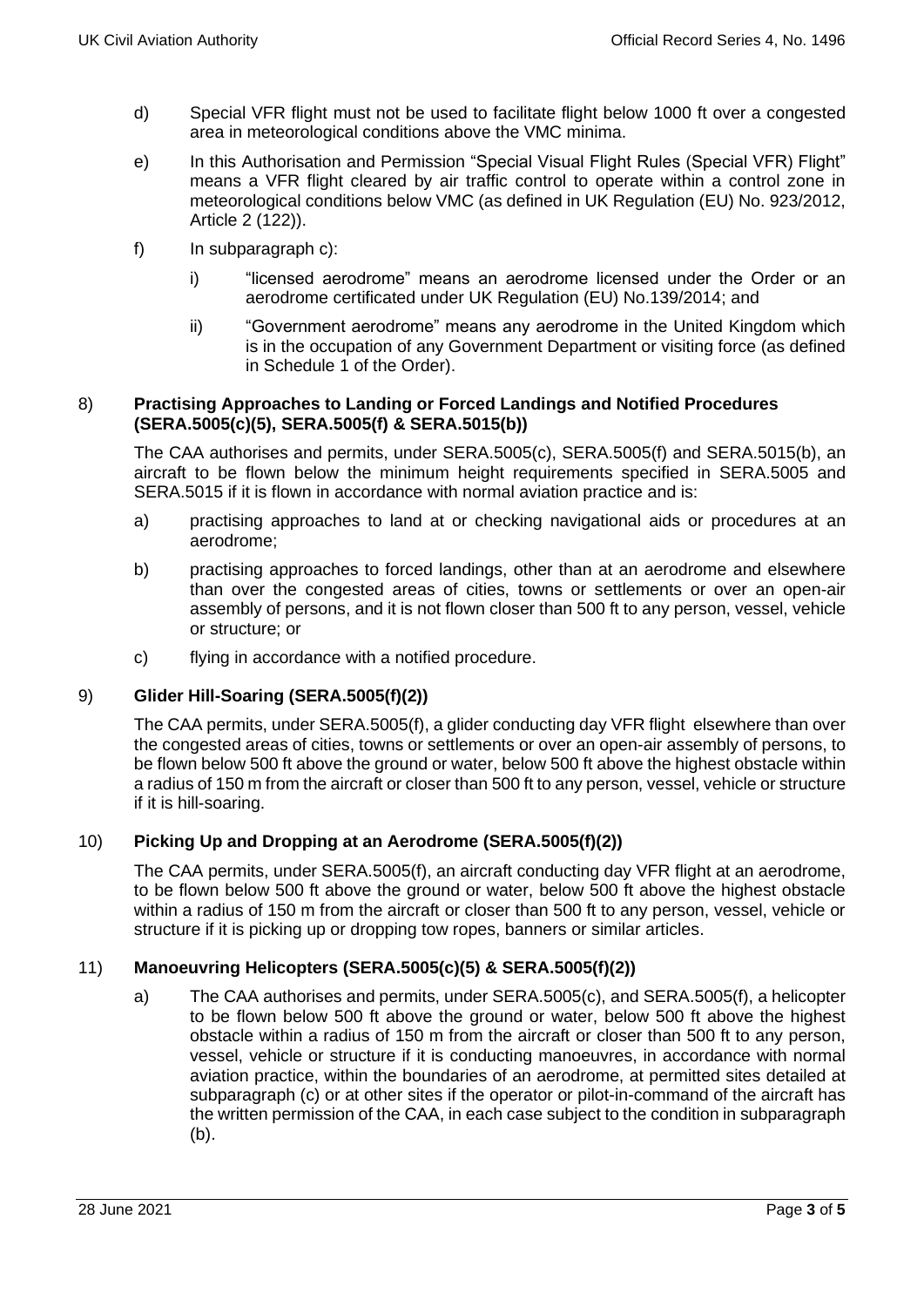- b) When flying in accordance with this permission the helicopter must not be flown closer than 200 ft to any persons, vessels, vehicles or structures located outside the aerodrome or site.
- c) Permitted sites are:
	- i) any helicopter landing site which is the main operating base of a PAOC or AOC operator;
	- ii) any helicopter landing site used by an AOC operator for a helicopter A-to-A operation in accordance with the provisions of the operator's operations manual; and
	- iii) any helicopter landing site located at the premises of a CAA-approved aircraft maintenance organisation.
- d) In subparagraph c):
	- i) "AOC operator" means a person holding a valid air operator certificate issued by the CAA under Part 5 of the Order (other than a PAOC operator) or under UK Regulation (EU) No. 965/2012;
	- ii) "PAOC" means a person holding a valid air operator certificate issued by the CAA under article 134 of the Order; and
	- iii) "A-to-A operation" means a commercial air transport or public transport helicopter operation starting and ending at the same place (as defined in Schedule 1 of the Order).

## 12) **Dropping Articles with CAA Permission (SERA.5005(f)(2))**

The CAA permits, under SERA.5005(f), an aircraft conducting day VFR flight elsewhere than over the congested areas of cities, towns or settlements or over an open-air assembly of persons to be flown below 500 ft above the ground or water, below 500 ft above the highest obstacle within a radius of 150 m from the aircraft or closer than 500 ft to any person, vessel, vehicle or structure if it is flying:

- a) with the permission of the CAA under article 89(2) (b) of the Order (dropping of articles and animals); or
- b) in accordance with an aerial application certificate granted by the CAA under article 91 of the Order.

## 13) **Captive Balloons and Kites (SERA.5005(c)(5), SERA.5005(f) & SERA.5015(b))**

- a) The CAA authorises and permits, under SERA.5005(c), SERA.5005(f) and SERA.5015(b), a captive balloon or kite to be flown at heights below the minimum height requirements specified in SERA.5005 and SERA.5015.
- b) For the purposes of this permission, a captive kite is a kite that, when in flight, is attached by a restraining device to the surface of the earth.

## 14) **Balloons over Congested Areas (SERA.5005(f)(1)) – Day VFR Flights**

The CAA permits, under SERA.5005(f), a free balloon to be flown below 1,000 ft above the highest obstacle within a radius of 600 m from the balloon over the congested areas of cities, towns or settlements or over an open-air assembly of persons by day if it is landing because it is becalmed.

#### 15) **Revocation**

These Permissions and Authorisations replace Official Record Series 4 Number 1479 which is revoked.